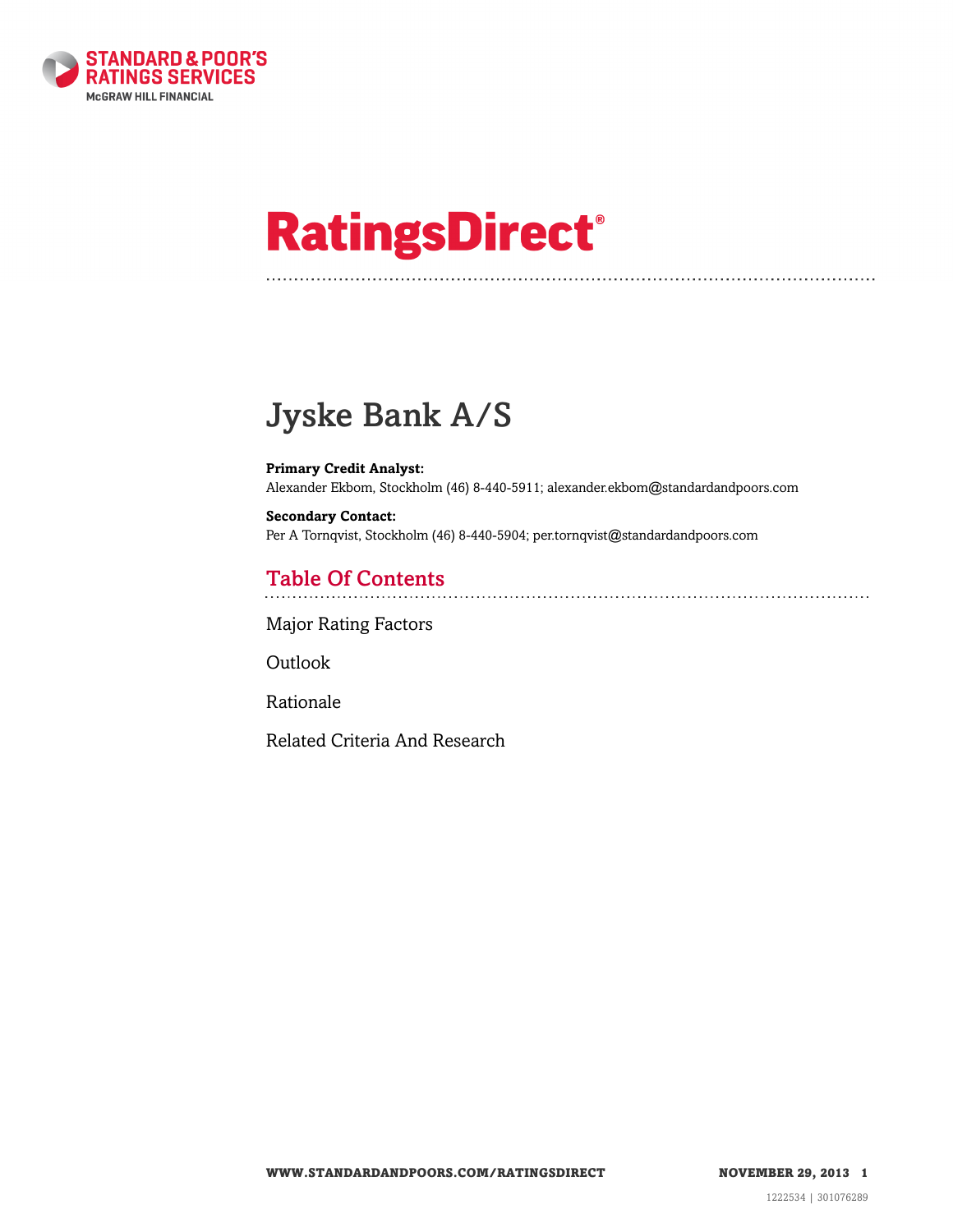# Jyske Bank A/S



## <span id="page-1-0"></span>Major Rating Factors

| <b>Strengths:</b>                           | <b>Weaknesses:</b>                   |
|---------------------------------------------|--------------------------------------|
| • A strong domestic franchise in retail and | • Current pressure on asset quality. |
| commercial banking.                         | • Limited geographic diversity.      |

• A comfortable liquidity and funding profile.

#### <span id="page-1-1"></span>**Outlook: Stable**

The stable outlook reflects Standard & Poor's Ratings Services' view that Denmark-based Jyske Bank A/S will maintain its current market shares and continue to generate capital over the next 18-24 months, resulting in a risk-adjusted capital (RAC) ratio of about 10%. It furthermore reflects our expectation that Jyske Bank will maintain its better and more diversified funding and liquidity profile compared with domestic peers.

We could take a negative rating action if the bank's operating performance were to deteriorate and a significant increase in loan loss provisions were to bring the RAC ratio below 7%. In addition, we could lower the ratings if we were to negatively reassess the bank's risk position as a result of an unlikely change in its risk profile due to acquisitions or persistently higher credit losses.

A positive rating action is currently unlikely, in our view, but could stem from a reassessment of our economic risk score for Denmark, which would have an impact on the anchor for our ratings on the bank, the starting point in our ratings assessment.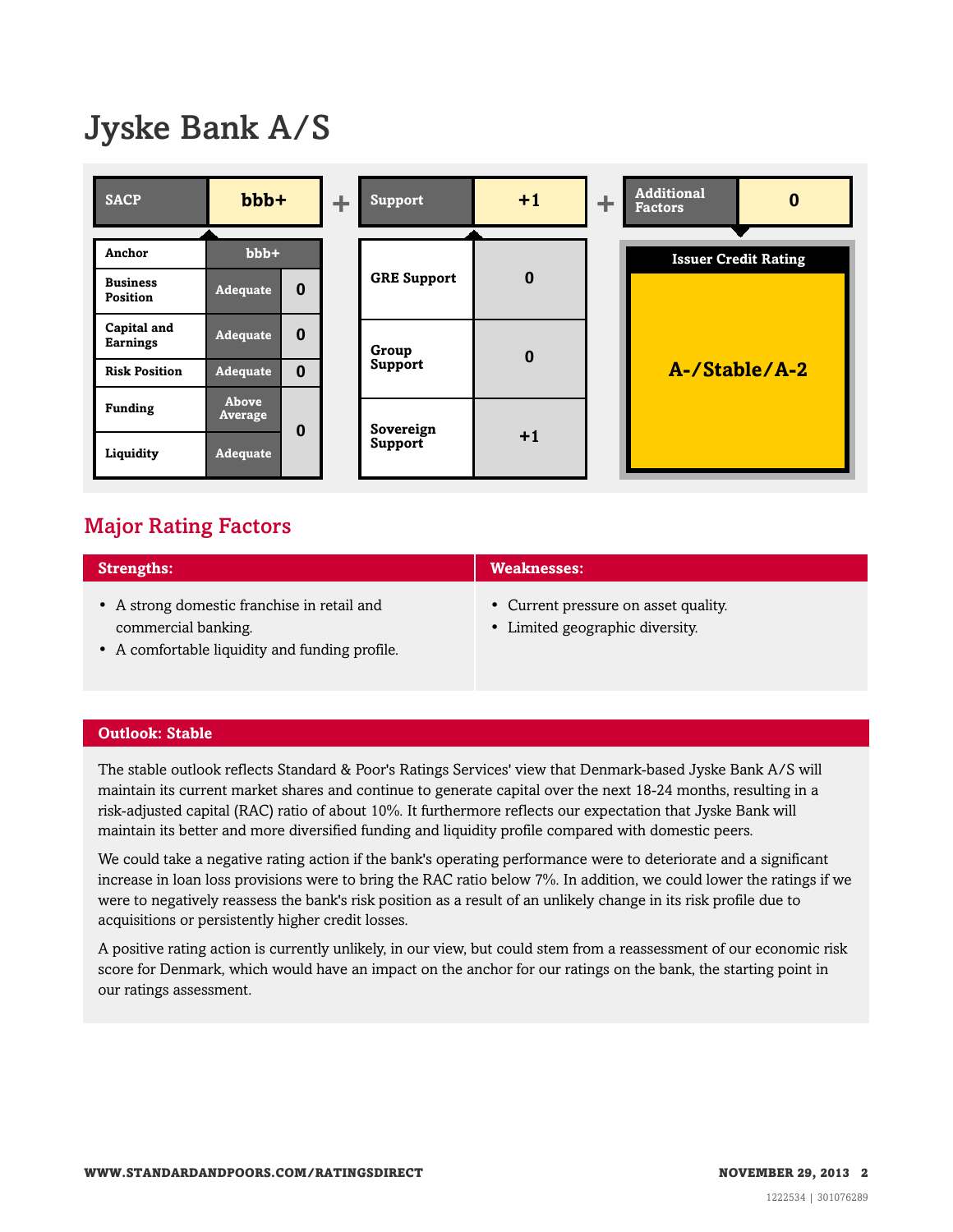### <span id="page-2-0"></span>Rationale

The ratings reflect our view of Jyske Bank's "adequate" business position, given the bank's entrenched franchise among Danish small and midsize enterprises (SMEs) and its 7% market share in Denmark overall. The bank's capital and earnings position is "adequate," in our view. We believe the bank will achieve a RAC ratio of about 10% by year-end 2014, supported by increasing earnings generation.

We assess Jyske Bank's risk position as "adequate," reflecting our view that the quality of the bank's domestic loan book--despite pressure over the past three years--is in line with the our expectations of losses. Our views of Jyske Bank's funding as "above average," and liquidity as "adequate" reflects the bank's high share of deposits compared with domestic peers', its limited dependence on capital market funding, and its conservative approach to managing liquidity.

We see Jyske Bank as having "moderate" systemic importance in Denmark, which lifts the long-term rating one notch above the stand-alone credit profile (SACP) due to the likelihood of extraordinary government support.

#### Anchor: 'bbb+' for banks operating predominantly in Denmark

Our bank criteria use our Banking Industry Country Risk Assessment (BICRA) economic risk and industry risk scores to determine a bank's anchor, the starting point in assigning an issuer credit rating. Our anchor for Jyske Bank is 'bbb+' as its headquarters are in Denmark and it is subject to Danish regulation, while its credit and deposit exposure is concentrated on the Danish economy. The anchor is derived from our economic risk score of '3' and industry risk score of '4'.

The economic risk score reflects our view that Denmark is a politically stable, wealthy, and high-income country, which has suffered since the 2008-2009 financial crisis. Consequently, we expect economic growth to be weak over the short to medium term. However, this is balanced by fiscal policy flexibility--Denmark has posted sizable current account surpluses for more than a decade, and we expect this to continue over the next few years.

We expect the fallout from the financial crisis to lead to increased consolidation, as weak institutions are either taken over by stronger competitors or eliminated from the market. Further bank failures in Denmark are a possibility, in our view. The Danish banking system has a fairly low share of core customer deposits, at 20% of total loans, and quite a high share of net external funding, at 18% of total loans. The latter is, however, related to the structure of the Nordic banking sector, with considerable cross-border activity. These higher-risk characteristics are partly offset by a well-developed domestic bond market that remained open and functioning throughout the 2008 financial crisis.

#### **Table 1**

| Jyske Bank A/S Key Figures |           |                        |           |           |           |  |  |  |  |
|----------------------------|-----------|------------------------|-----------|-----------|-----------|--|--|--|--|
|                            |           | --Year-ended Dec. 31-- |           |           |           |  |  |  |  |
| (Mil. DKK)                 | $2013*$   | 2012                   | 2011      | 2010      | 2009      |  |  |  |  |
| Adjusted assets            | 245.424.0 | 252.765.0              | 261.273.0 | 227.314.2 | 210,861.7 |  |  |  |  |
| Customer loans (gross)     | 116,056.0 | 110,608.0              | 112,417.0 | 110,149.9 | 107,693.3 |  |  |  |  |
| Adjusted common equity     | 16,573.0  | 15,258.0               | 13.275.0  | 12,812.6  | 11,979.0  |  |  |  |  |
| Operating revenues         | 6,051.0   | 7,516.0                | 6,673.0   | 6,899.8   | 7,013.3   |  |  |  |  |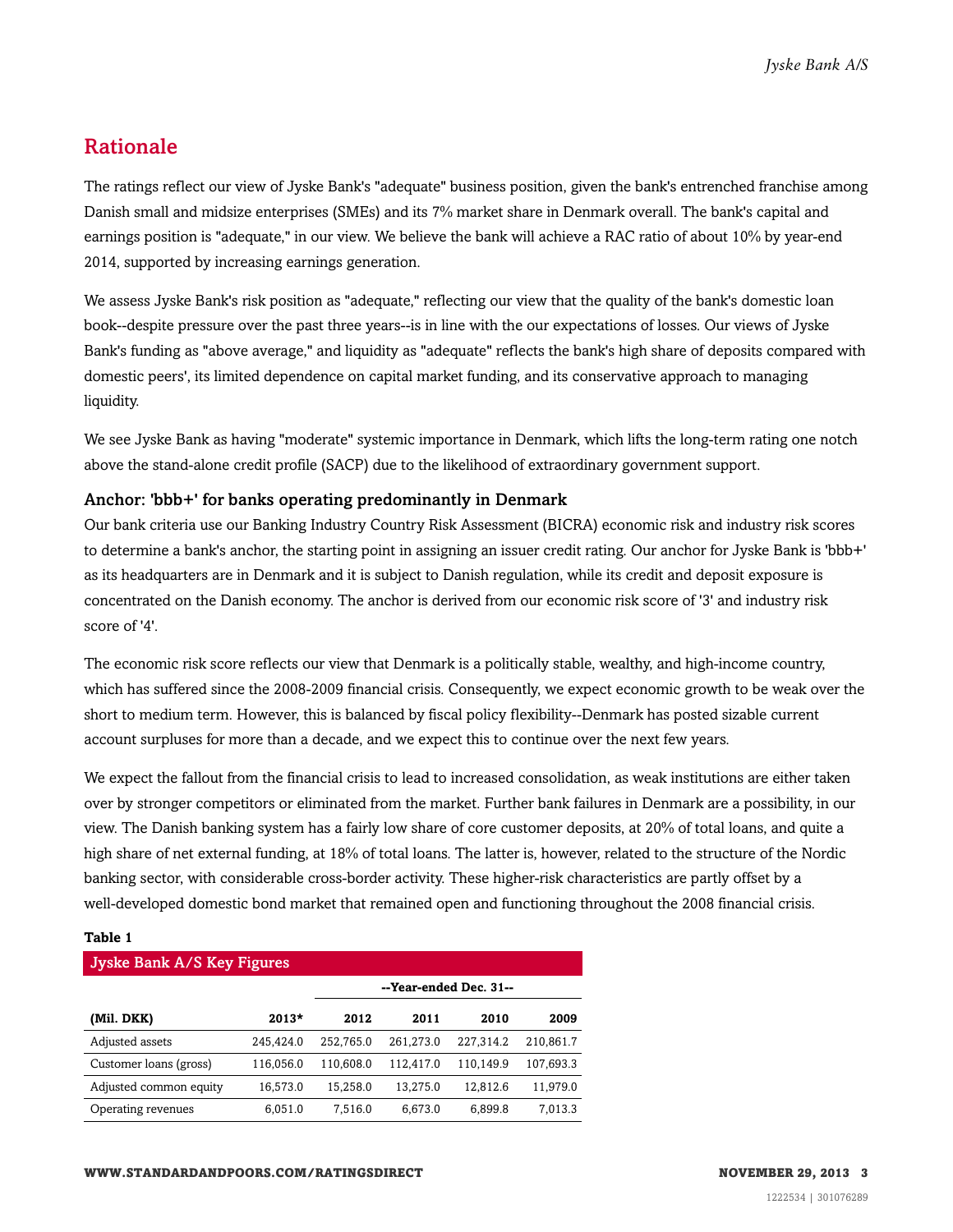| Jyske Bank A/S Key Figures (cont.) |         |         |         |         |         |  |  |  |  |
|------------------------------------|---------|---------|---------|---------|---------|--|--|--|--|
| Noninterest expenses               | 3.580.0 | 4.825.0 | 4.592.0 | 4.098.5 | 3.726.4 |  |  |  |  |
| Core earnings                      | 1.264.0 | 596.0   | 493.0   | 7571    | 4710    |  |  |  |  |

\*Data as of Sept. 30.

DKK--DKK-Danish krone. N.A.--Not available. N/A--Not applicable. N.M.--Not meaningful.

#### Business position: A domestic full service bank focused on SMEs

We assess Jyske Bank's business position as "adequate." With consolidated assets of Danish krone (DKK) 250.2 billion (€33.5 billion at DKK7.46 to €1), as of Sept. 30, 2013, Jyske Bank is the third largest commercial bank in Denmark and has an overall 7% market share in loans and deposits, with a stronger franchise in the SME sector. We expect the bank to continue to enjoy a strong and stable domestic banking position, particularly in its home region of Jutland, which should provide ongoing stable interest and fee-linked earnings of 80%-90% of total revenues (see chart 1).

#### **Chart 1**



For many years, Jyske Bank has pursued a strategy of focusing on relationship-based commercial banking for households and SMEs. It also provides other value-added services such as asset management, mainly to retail clients, and develops cost-sharing structures with other smaller Danish banks to improve the efficiency of its information technology. Since the Danish banking crisis began in 2008, Jyske Bank has also been active in market consolidation,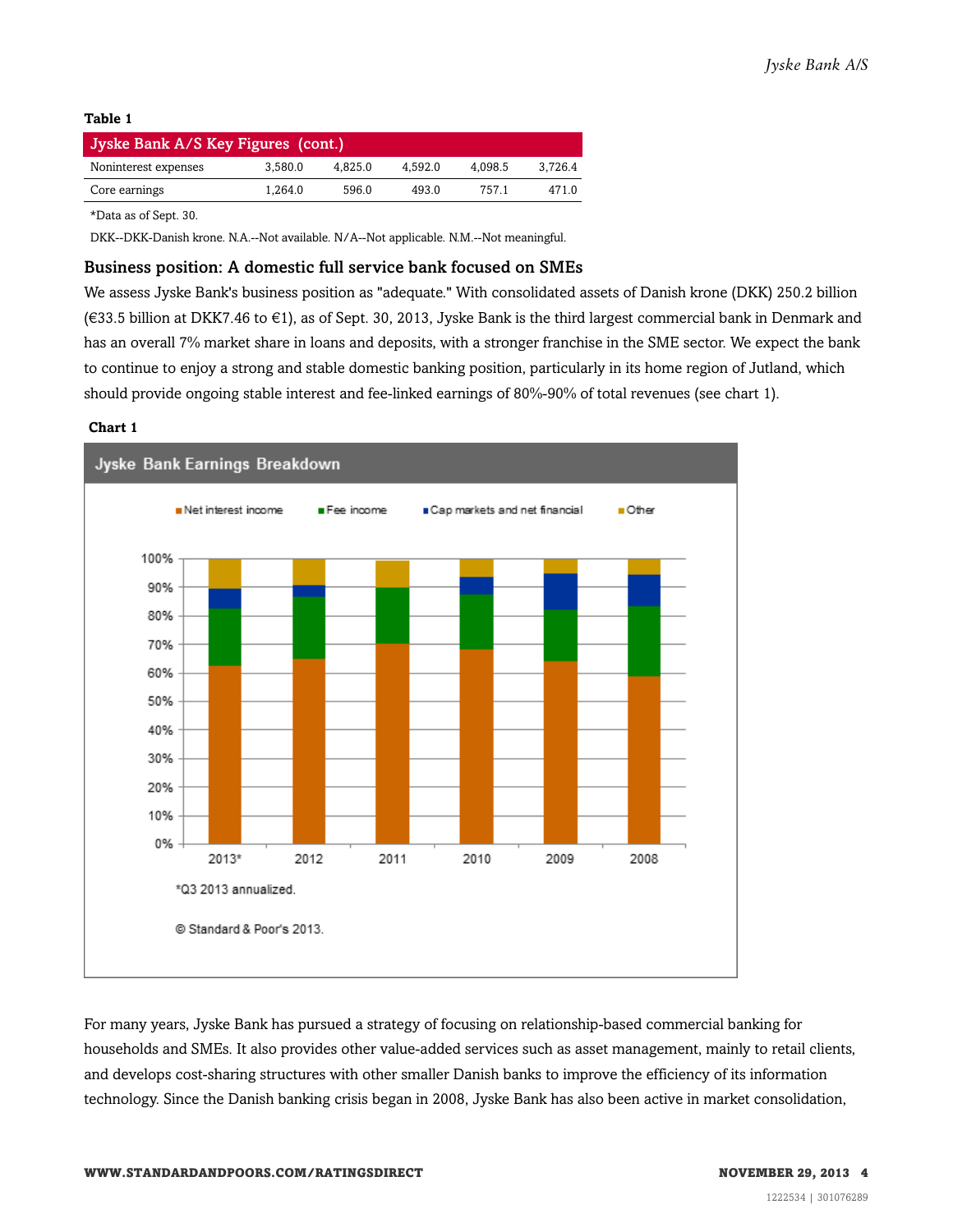acquiring the assets of two smaller banks, Fjordbank Mors and Spar Lolland. We anticipate it will consider additional transactions as opportunities for organic growth are rare in Denmark, but we expect any acquisition to be on a relatively small scale.

We believe Jyske Bank has a strong and stable management team and a prudent corporate strategy that has helped it to weather the Danish banking crisis without needing extraordinary capital or liquidity support from the state.

| ×<br>٠<br>v<br>I |  |
|------------------|--|
|------------------|--|

| <b>Jyske Bank A/S Business Position</b>                       |         |         |         |                        |         |
|---------------------------------------------------------------|---------|---------|---------|------------------------|---------|
|                                                               |         |         |         | --Year-ended Dec. 31-- |         |
| (%)                                                           | $2013*$ | 2012    | 2011    | 2010                   | 2009    |
| Loan market share in country of domicile                      | N/A     | 7.0     | 6.0     | 6.0                    | 5.0     |
| Deposit market share in country of domicile                   | N/A     | 7.0     | 7.0     | 7.0                    | 7.0     |
| Total revenues from business line (currency in millions)      | 6.148.0 | 7,516.0 | 6,673.0 | 6.899.8                | 7.013.3 |
| Commercial & retail banking/total revenues from business line | 87.4    | 85.8    | 87.7    | 88.3                   | 90.9    |
| Trading and sales income/total revenues from business line    | 5.7     | 8.1     | 5.2     | 6.5                    | 7.1     |
| Other revenues/total revenues from business line              | 6.9     | 6.1     | 7.1     | 5.2                    | 2.0     |
| Investment banking/total revenues from business line          | 5.7     | 8.1     | 5.2     | 6.5                    | 7.1     |
| Return on equity                                              | 10.9    | 4.0     | 3.6     | 5.9                    | 4.0     |

\*Data as of Sept. 30.

N.A.--Not available. N/A--Not applicable. N.M.--Not meaningful.

Capital and earnings: Adequate and increasing capital ratios, supported by a high quality equity base We assess Jyske Bank's capital and earnings as "adequate." Over the next one to two years, we expect the bank's RAC ratio to rise to about 10%, supported by the DKK1.1 billion rights issue in February 2012 and increasing earnings generation, which, in our view, is sustainable. We expect Jyske Bank to post annual net profits of DKK1.4 billion-DKK1.7 billion over the next two years. The absence of dividends and share buybacks, coupled with a moderate increase in risk-weighted assets, supports the buildup of capital and potential future acquisitions. Further, we believe the bank's capital quality will remain strong because total adjusted capital, from our calculations, consists entirely of common equity. We expect no meaningful change to the quality of the capital base in the next 18-24 months.

We believe Jyske Bank's core earnings to be relatively stable and the revenue mix is dominated by interest (five-year average of 65% of the revenue base) and fee income (five-year average of 21%) from the retail and SME franchises. Income from capital market activity and custody services is mainly fueled by client transactions (approximately 50% of total fee income).

However, the investment portfolio generates portions of more volatile net financial income as the entire portfolio is marked to market through its profit and loss accounts. However, Jyske Bank is running off the more volatile high-yield assets, which will likely decrease income instability in the future. In addition to the investment portfolio, interest hedges for customers had a material effect on net financial income, which was negative in 2012 (-DKK465 million) and rebounded in 2013 (+DKK225 million).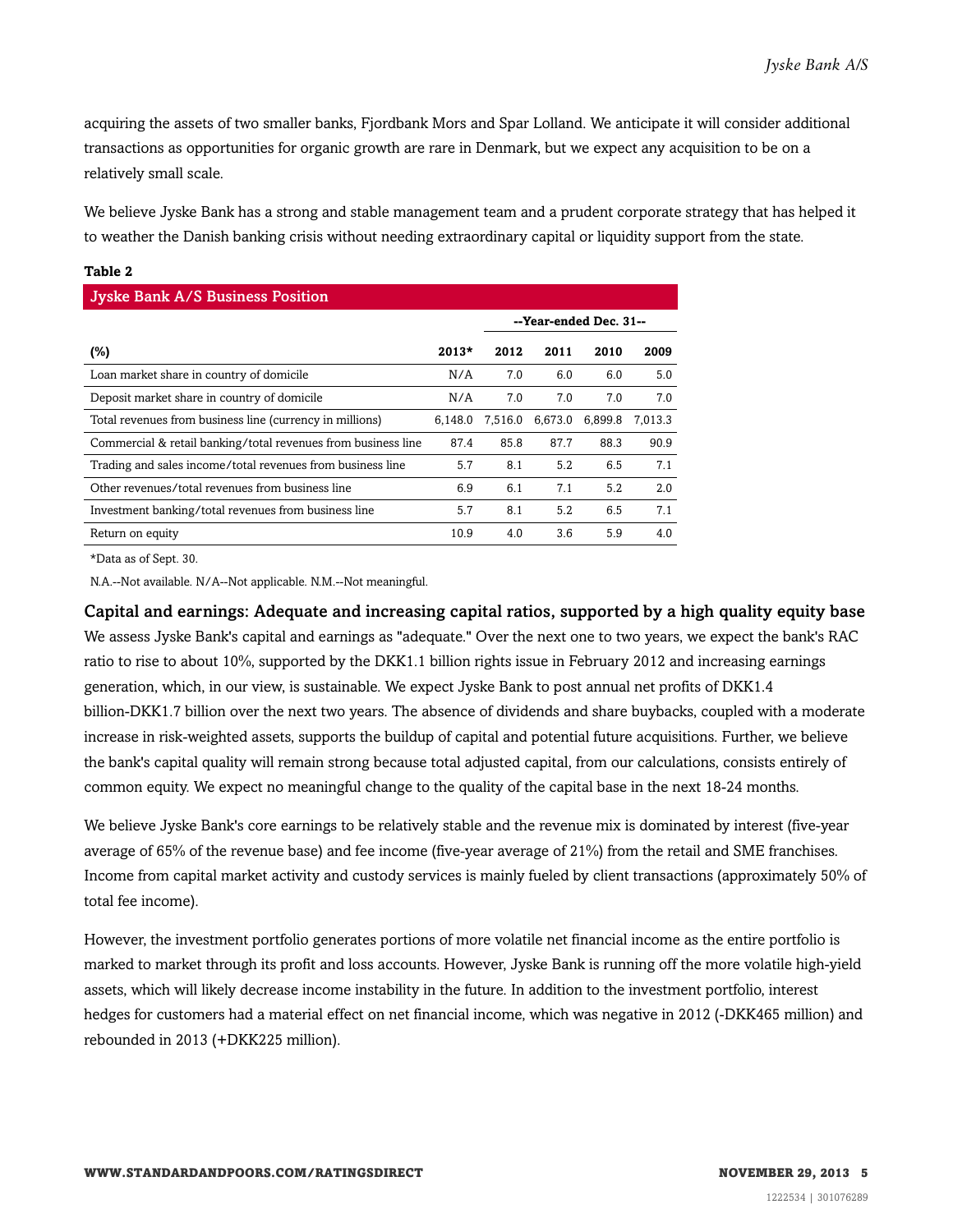



Lending growth will likely remain subdued, in line with the Danish market, but margin increases over the past two years and the acquisition of Spar Lolland (adding DKK6.3 billion in loans and DKK166 million of net interest income in 2013) and Fjordbank Mors have boosted net interest income, more than compensating for lower new lending volumes. A new funding agreement for the bank's mortgage loan product "Jyske Prioritet" with BRFkredit A/S is likely to reduce funding costs for certain mortgage loans to private individuals and further increase net interest margins.

Our earnings buffer metric was in the range of 70 basis points (bps) to 80 bps, indicating that the bank's earnings generation provides a meaningful cushion against decreasing revenues and deteriorating asset quality.

| .                                             |         |                        |       |       |       |  |  |  |  |  |
|-----------------------------------------------|---------|------------------------|-------|-------|-------|--|--|--|--|--|
| <b>Jyske Bank A/S Capital And Earnings</b>    |         |                        |       |       |       |  |  |  |  |  |
|                                               |         | --Year-ended Dec. 31-- |       |       |       |  |  |  |  |  |
| (%)                                           | $2013*$ | 2012                   | 2011  | 2010  | 2009  |  |  |  |  |  |
| Tier 1 capital ratio                          | 15.5    | 15.3                   | 13.3  | 14.1  | 13.5  |  |  |  |  |  |
| S&P RAC ratio before diversification          | N.M.    | 9.4                    | 7.9   | 8.3   | 9.0   |  |  |  |  |  |
| S&P RAC ratio after diversification           | N.M.    | 9.0                    | 7.5   | 8.0   | 8.6   |  |  |  |  |  |
| Adjusted common equity/total adjusted capital | 100.0   | 100.0                  | 100.0 | 100.0 | 100.0 |  |  |  |  |  |
| Net interest income/operating revenues        | 62.6    | 64.9                   | 71.1  | 68.5  | 64.3  |  |  |  |  |  |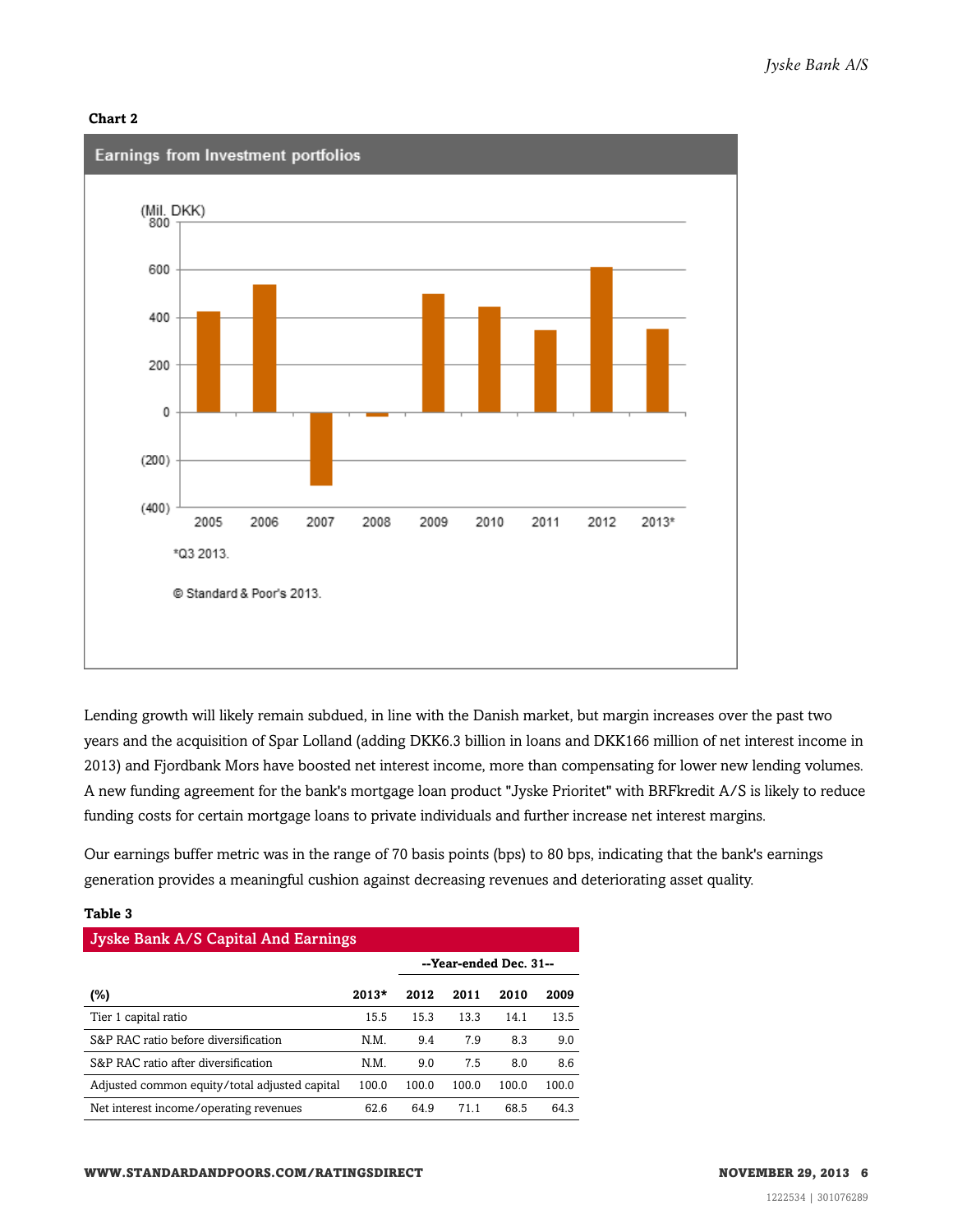| Jyske Bank A/S Capital And Earnings (cont.)  |      |      |       |      |      |
|----------------------------------------------|------|------|-------|------|------|
| Fee income/operating revenues                | 20.2 | 22.0 | 19.6  | 19.1 | 18.1 |
| Market-sensitive income/operating revenues   | 6.8  | 4.0  | (0.5) | 6.3  | 12.5 |
| Noninterest expenses/operating revenues      | 59.2 | 64.2 | 68.8  | 59.4 | 53.1 |
| Preprovision operating income/average assets | 1.3  | 1.0  | 0.8   | 1.2  | 14   |
| Core earnings/average managed assets         | 0 7  | 0.2  | 0.2   | 0.3  | O 2  |

\*Data as of Sept. 30.

N.A.--Not available. N/A--Not applicable. N.M.--Not meaningful.

#### **Table 4**

### Jyske Bank A/S Risk-Adjusted Capital Framework Data

| (Mil. DKK)                                         | Exposure*                | <b>Basel II</b><br><b>RWA</b> | <b>Average Basel</b><br>II RW (%) | Standard &<br>Poor's RWA         | <b>Average Standard</b><br>& Poor's RW (%)    |
|----------------------------------------------------|--------------------------|-------------------------------|-----------------------------------|----------------------------------|-----------------------------------------------|
| Credit risk                                        |                          |                               |                                   |                                  |                                               |
| Government and central banks                       | 12,976                   | N/A                           | N/A                               | 349                              | 3                                             |
| Institutions                                       | 31,773                   | N/A                           | N/A                               | 6,416                            | $20\,$                                        |
| Corporate                                          | 109,340                  | N/A                           | N/A                               | 57,435                           | 53                                            |
| Retail                                             | 66,248                   | N/A                           | N/A                               | 39,375                           | 59                                            |
| Of which mortgage                                  | 16,124                   | N/A                           | N/A                               | 4,856                            | 30                                            |
| Securitization§                                    | 2,121                    | N/A                           | N/A                               | 1,422                            | 67                                            |
| Other assets                                       | 4,136                    | N/A                           | N/A                               | 4,655                            | 113                                           |
| Total credit risk                                  | 226,594                  | N/A                           | N/A                               | 109,653                          | 48                                            |
| <b>Market risk</b>                                 |                          |                               |                                   |                                  |                                               |
| Equity in the banking book+                        | 1,982                    | N/A                           | N/A                               | 17,503                           | 883                                           |
| Trading book market risk                           | --                       | N/A                           | --                                | 20,231                           | $\overline{a}$                                |
| Total market risk                                  | --                       | N/A                           | --                                | 37,734                           | --                                            |
| <b>Insurance risk</b>                              |                          |                               |                                   |                                  |                                               |
| Total insurance risk                               | $\overline{\phantom{a}}$ | $\overline{\phantom{a}}$      | --                                | 0                                |                                               |
| <b>Operational risk</b>                            |                          |                               |                                   |                                  |                                               |
| Total operational risk                             | $\overline{a}$           | N/A                           | $\overline{\phantom{a}}$          | 15,493                           |                                               |
| (Mil. DKK)                                         |                          | <b>Basel II</b><br><b>RWA</b> |                                   | Standard &<br>Poor's RWA         | % of Standard &<br>Poor's RWA                 |
| Diversification adjustments                        |                          |                               |                                   |                                  |                                               |
| RWA before diversification                         |                          | 107,636                       |                                   | 162,880                          | 100                                           |
| Total Diversification/Concentration<br>Adjustments |                          | $\overline{\phantom{a}}$      |                                   | 6,080                            | $\overline{4}$                                |
| RWA after diversification                          |                          | 107,636                       |                                   | 168,960                          | 104                                           |
| (Mil. DKK)                                         |                          | Tier 1<br>capital             | Tier 1 ratio (%)                  | <b>Total adjusted</b><br>capital | <b>Standard &amp; Poor's</b><br>RAC ratio (%) |
| Capital ratio                                      |                          |                               |                                   |                                  |                                               |
| Capital ratio before adjustments                   |                          | 16,481                        | 15.3                              | 15,258                           | 9.4                                           |
| Capital ratio after adjustments‡                   |                          | 16,481                        | 15.3                              | 15,258                           | 9.0                                           |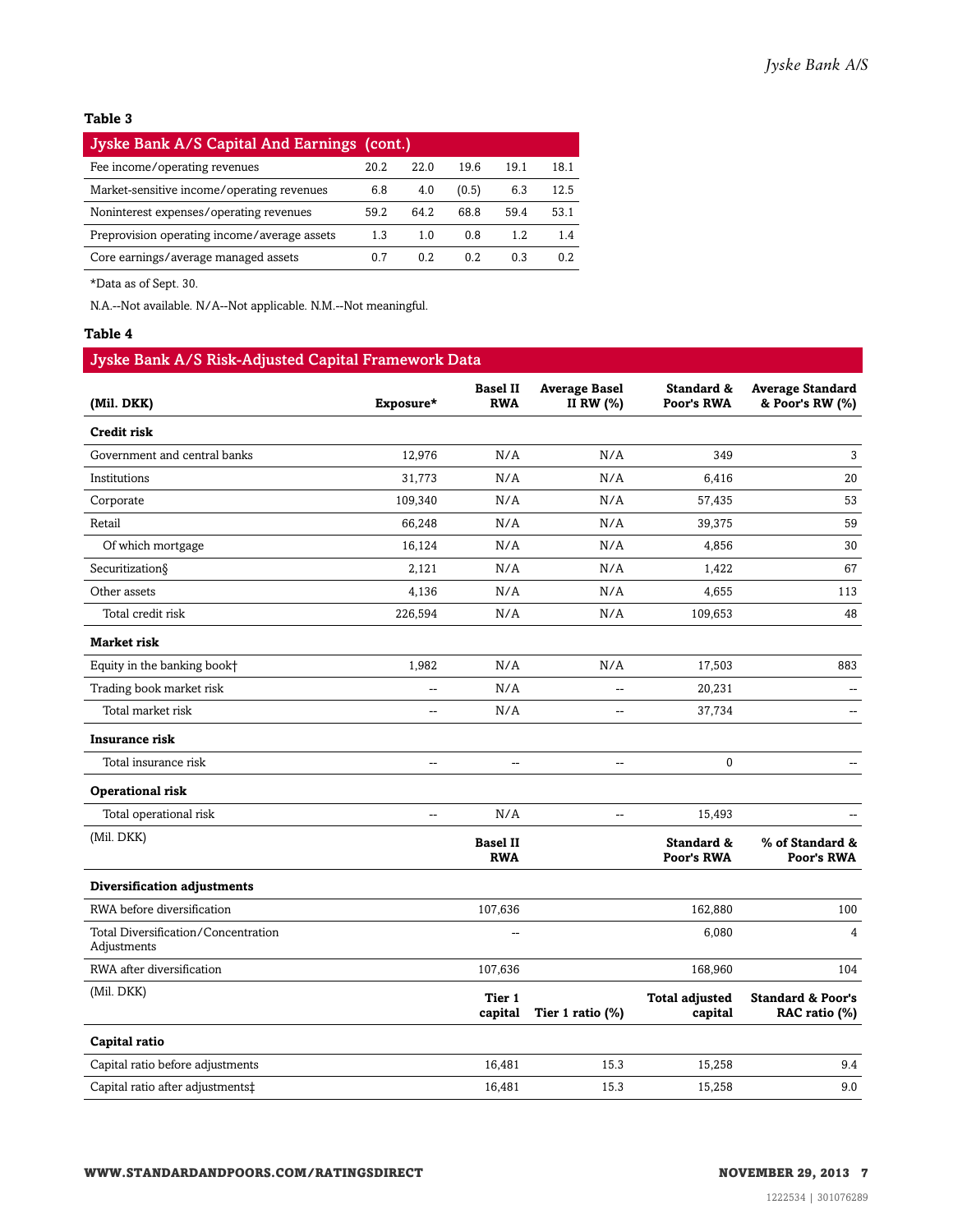#### Jyske Bank A/S Risk-Adjusted Capital Framework Data (cont.)

\*Exposure at default. §Securitisation exposure includes the securitisation tranches deducted from capital in the regulatory framework. †Exposure and Standard & Poor's risk-weighted assets for equity in the banking book include minority equity holdings in financial institutions. ‡Adjustments to Tier 1 ratio are additional regulatory requirements (e.g. transitional floor or Pillar 2 add-ons). RWA--Risk-weighted assets. RW--Risk weight. RAC--Risk-adjusted capital.DKK--Danisk krone. Sources: Company data as of Dec. 31, 2012, Standard & Poor's.

#### Risk position: Adequate, reflecting lending exposure to SMEs

Jyske Bank's risk position is "adequate" in our view, primarily because the quality of the bank's domestic loan book is in line with our assessment of industry risk for the Danish banking system using our BICRA methodology. The bank has experienced elevated credit losses since 2009 as a result of its SME exposure, but we see a clear downward trend in 2013 and expect losses for the full year to be around DKK1.2 billion (compared with DKK1.85 billion in 2012). Jyske Bank's losses have been in line with those of its domestic peers with a similar loan portfolio and the normalized losses we calculated under our RAC framework.

We expect nonperforming loans (NPLs) to gradually decline in 2014, in line with the trend from the second quarter of 2013 as we believe the majority of the problems in the Danish banking sector have been recognized (see "Banking Industry Country Risk Assessment: Denmark," published on Oct. 24, 2013, on RatingsDirect). NPLs--adjusted for reverse sale-and-repurchase transactions--declined to DKK10.6 billion or 9.1% of the loan book as of Sept. 30, 2013, from 9.6% of loans on June 30, 2013. The increase in the first quarter of 2013 reflected the loan books taken over from Spar Lolland and Fjordbank Mors, which we consider to be well provisioned.

The domestic loan book has suffered in recent years from the downturn in commercial and residential property markets and weak economic conditions with subdued consumption. This in turn has put substantial pressure on the less-resistant domestically focused SME sector, which caused the majority of Jyske Bank's losses. Declining product prices in the heavily indebted agricultural sector have also contributed to the increase in provisions (see chart 3).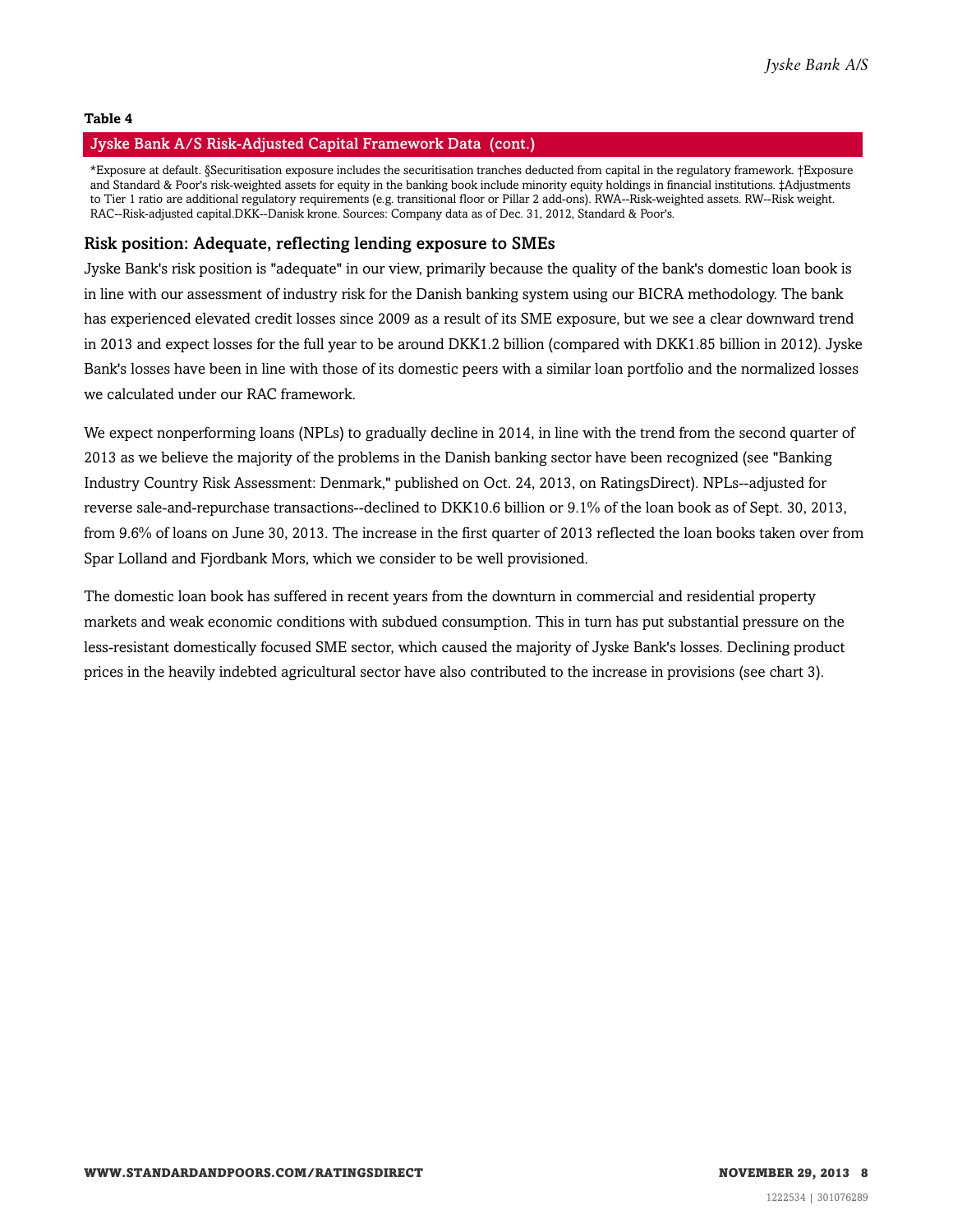#### **Chart 3**



#### **Table 5**

| <b>Jyske Bank A/S Risk Position</b>                                 |         |       |                        |      |        |  |
|---------------------------------------------------------------------|---------|-------|------------------------|------|--------|--|
|                                                                     |         |       | --Year-ended Dec. 31-- |      |        |  |
| (%)                                                                 | $2013*$ |       | 2012 2011 2010         |      | 2009   |  |
| Growth in customer loans                                            | 6.6     | (1.6) | 2.1                    | 2.3  | (10.7) |  |
| Total diversification adjustment / S&P RWA before diversification   | N.M.    | 3.7   | 4.9                    | 4.0  | 5.0    |  |
| Total managed assets/adjusted common equity (x)                     | 15.1    | 16.9  | 20.4                   | 19.1 | 18.7   |  |
| New loan loss provisions/average customer loans                     | 1.0     | 1.7   | 1.3                    | 1.7  | 2.3    |  |
| Net charge-offs/average customer loans                              | 1.2     | 1.0   | 1.9                    | 0.8  | 0.7    |  |
| Gross nonperforming assets/customer loans + other real estate owned | 9.1     | 8.5   | 7.7                    | 8.0  | 7.5    |  |
| Loan loss reserves/gross nonperforming assets                       | 43.5    | 49.4  | 44.6                   | 50.0 | 42.4   |  |

\*Data as of Sept. 30.

N.A.--Not available. N/A--Not applicable. N.M.--Not meaningful.

#### Funding and liquidity: Above-average funding profile supported by a stable deposit base

Jyske Bank's funding is "above average" in our view, with its relatively large deposit base covering almost 95% of its loans on Sept. 30, 2013. The increased coverage reflects the deposit surplus in recently acquired Spar Lolland. Jyske Bank's stable funding ratio of 105% at year-end 2012 is a positive outlier in Denmark, but is in line with other system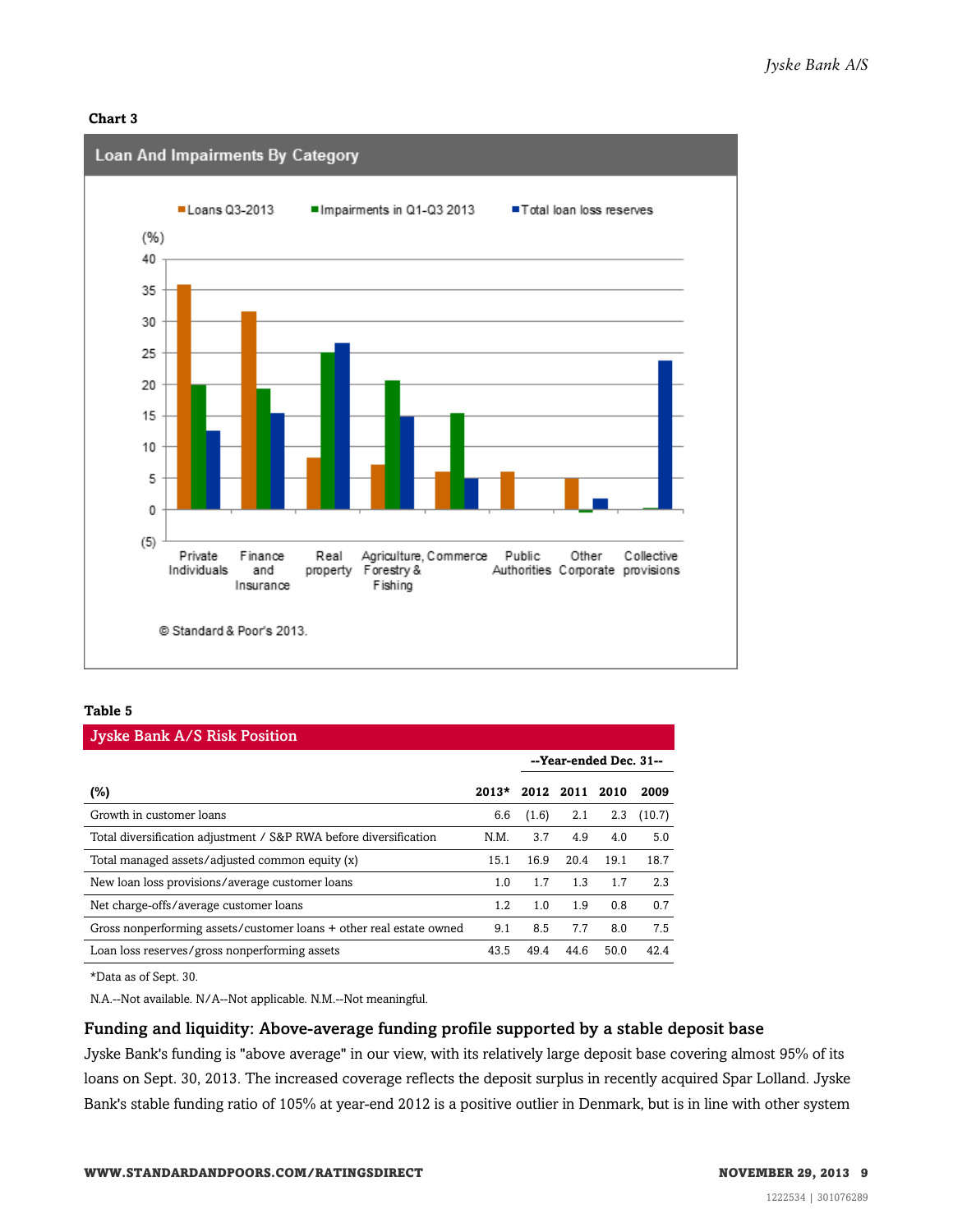averages in Europe, indicating a balanced funding profile, matching assets and liabilities. Despite the important contribution of corporate funds, we believe the majority of deposits to be granular and stable, providing the bank with a steady source of funding.

We consider the Jyske Prioritet loans as long-term funding and therefore include them as stable funding. These loans are financed by BRFkredit and totaled approximately DKK4.6 billion on Sept. 30, 2013. Jyske Bank reports them as liabilities "due to credit institutions."

We believe that Jyske Bank's liquidity is "adequate." At year-end 2012, its one-year liquidity ratio (broad liquid assets to short-term wholesale funding) stood at 1.22 indicating that Jyske, with a margin for potential deposit outflows, can cover its maturing liabilities in the next 12 months if wholesale market access is closed. This reflects, in our view, Jyske Bank's conservative liquidity plan and the bank's policy to size its liquidity portfolio in accordance with the amount of short-term debt.

#### **Table 6**

| Jyske Bank A/S Funding And Liquidity                 |         |       |                        |       |       |  |
|------------------------------------------------------|---------|-------|------------------------|-------|-------|--|
|                                                      |         |       | --Year-ended Dec. 31-- |       |       |  |
| $(\%)$                                               | $2013*$ | 2012  | 2011                   | 2010  | 2009  |  |
| Core deposits/funding base                           | 57.4    | 50.1  | 48.9                   | 51.4  | 53.7  |  |
| Customer loans (net)/customer deposits               | 101.4   | 108.7 | 107.3                  | 113.2 | 111.4 |  |
| Long term funding ratio                              | 69.8    | 63.4  | 61.0                   | 59.2  | 68.5  |  |
| Stable funding ratio                                 | N/A     | 105.4 | 105.1                  | 95.5  | N/A   |  |
| Short-term wholesale funding/funding base            | 32.9    | 39.6  | 41.6                   | 43.8  | 33.7  |  |
| Broad liquid assets/short-term wholesale funding (x) | N/A     | 1.2   | 1.2                    | 1.1   | N/A   |  |
| Net broad liquid assets/short-term customer deposits | 27.3    | 19.5  | 15.0                   | 6.6   | N/A   |  |
| Short-term wholesale funding/total wholesale funding | 77.1    | 79.4  | 81.4                   | 90.0  | 72.9  |  |
| Narrow liquid assets/3-month wholesale funding (x)   | 2.1     | 1.5   | 1.8                    | 1.8   | N/A   |  |

\*Data as of Sept. 30.

N.A.--Not available. N/A--Not applicable. N.M.--Not meaningful.

#### External support: One notch of uplift for the likelihood of extraordinary government support

The long-term rating on Jyske Bank is one notch higher than the SACP, reflecting our view that it has "moderate" systemic importance in Denmark, due to its substantial share of deposits at about 7% and its nationwide franchise. In addition, we consider the Danish government to be supportive toward the domestic banking sector. These factors lead to our view of a "moderately high" likelihood of extraordinary government support for Jyske Bank if needed.

#### Additional rating factors: None

<span id="page-9-0"></span>No additional factors affect this rating.

### Related Criteria And Research

#### Related Criteria

- Banks: Rating Methodology And Assumptions, Nov. 9, 2011
- Banking Industry Country Risk Assessment Methodology And Assumptions, Nov. 9, 2011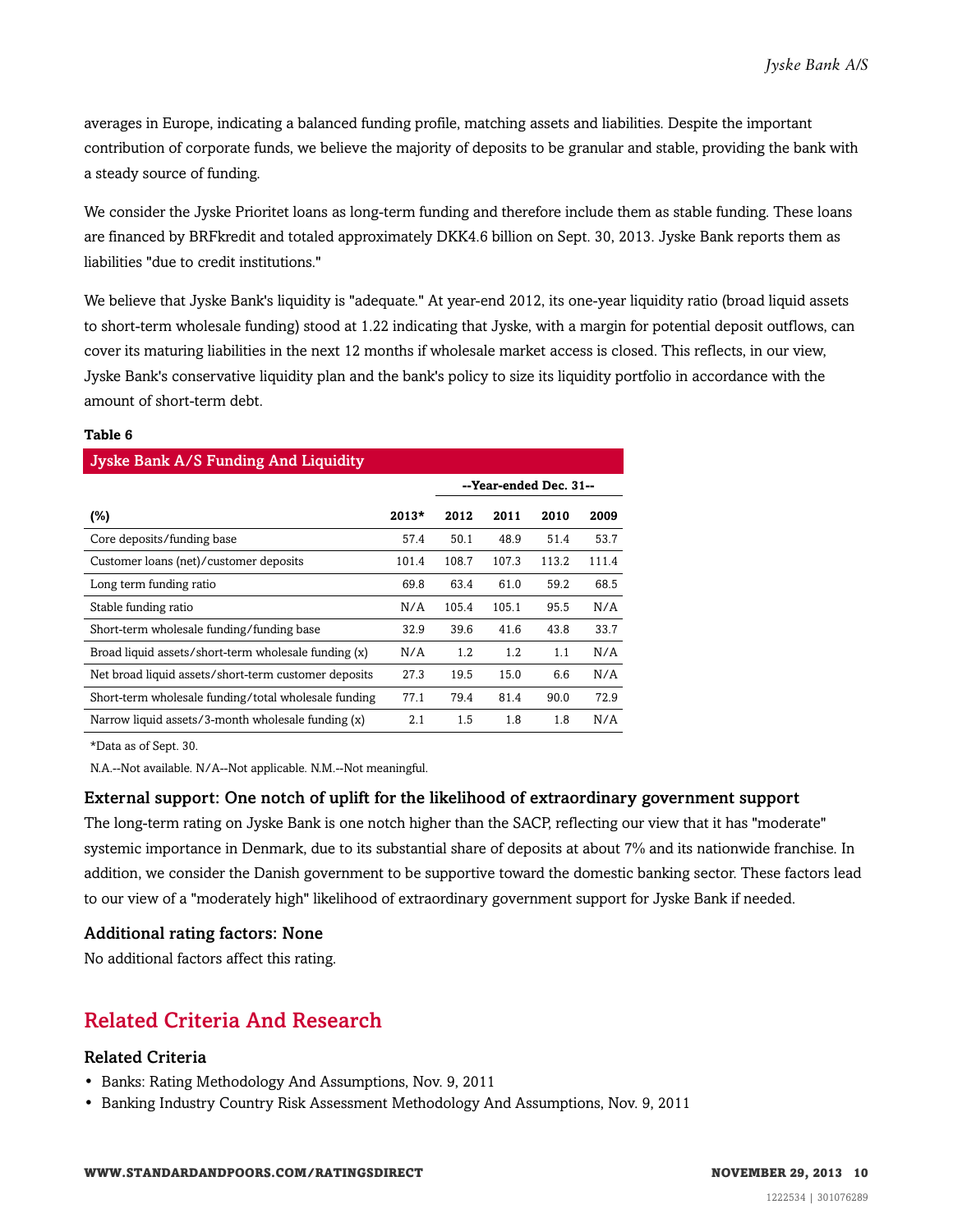- Bank Hybrid Capital Methodology And Assumptions, Nov. 1, 2011
- Bank Capital Methodology And Assumptions, Dec. 6, 2010

#### Related Research

- Banking Industry Country Risk Assessment: Denmark, Oct. 24, 2013
- Deleveraging Denmark--How Much Further Is There To Go?, May 7, 2012

| <b>Anchor Matrix</b> |                          |                          |         |       |       |       |                |                          |      |             |
|----------------------|--------------------------|--------------------------|---------|-------|-------|-------|----------------|--------------------------|------|-------------|
| Industry             | <b>Economic Risk</b>     |                          |         |       |       |       |                |                          |      |             |
| <b>Risk</b>          | $\mathbf{1}$             | $\overline{2}$           | 3       | 4     | 5     | 6     | $\overline{7}$ | 8                        | 9    | 10          |
| $\mathbf{1}$         | a                        | a                        | $a-$    | bbb+  | bbb+  | bbb   | ۰              | $\overline{\phantom{a}}$ | ۰    | ۰           |
| $\overline{2}$       | a                        | $a-$                     | $a-$    | bbb+  | bbb   | bbb   | bbb-           | $\overline{\phantom{a}}$ | ۰    |             |
| 3                    | $a-$                     | $a-$                     | bbb+    | bbb+  | bbb   | bbb-  | bbb-           | bb+                      | -    |             |
| 4                    | bbb+                     | bbb+                     | $bbb +$ | bbb   | bbb   | bbb-  | $bb+$          | bb                       | bb   | -           |
| 5                    | bbb+                     | bbb                      | bbb     | bbb   | bbb-  | bbb-  | $bb+$          | bb                       | bb-  | $b+$        |
| 6                    | bbb                      | bbb                      | bbb-    | bbb-  | bbb-  | $bb+$ | bb             | bb                       | bb-  | $b+$        |
| $\overline{7}$       | ٠                        | bbb-                     | bbb-    | $bb+$ | $bb+$ | bb    | bb             | bb-                      | $b+$ | $b+$        |
| 8                    | $\overline{\phantom{a}}$ | ۰                        | bb+     | bb    | bb    | bb    | bb-            | bb-                      | $b+$ | b           |
| 9                    | $\overline{\phantom{a}}$ | ۰                        | ٠       | bb    | bb-   | bb-   | $b+$           | $b+$                     | $b+$ | $\mathbf b$ |
| 10                   | ٠                        | $\overline{\phantom{a}}$ | ۰       | -     | $b+$  | b+    | b+             | b                        | b    | b-          |

| Ratings Detail (As Of November 29, 2013)   |                    |  |
|--------------------------------------------|--------------------|--|
| Jyske Bank A/S                             |                    |  |
| <b>Counterparty Credit Rating</b>          | A-/Stable/A-2      |  |
| Nordic Regional Scale                      | $-/-/K-1$          |  |
| Certificate Of Deposit                     |                    |  |
| Foreign Currency                           | NR/NR              |  |
| Senior Unsecured                           | $A-$               |  |
| Short-Term Debt                            | $A-2$              |  |
| Subordinated                               | BBB-               |  |
| <b>Counterparty Credit Ratings History</b> |                    |  |
| 01-Dec-2011                                | A-/Stable/A-2      |  |
| 20-Feb-2009                                | A/Negative/A-1     |  |
| 30-Sep-2008                                | $A+$ /Negative/A-1 |  |
| 10-Feb-2012<br>Nordic Regional Scale       | $-/-/K-1$          |  |
| <b>Sovereign Rating</b>                    |                    |  |
| Denmark (Kingdom of)                       | $AAA/Stable/A-1+$  |  |

\*Unless otherwise noted, all ratings in this report are global scale ratings. Standard & Poor's credit ratings on the global scale are comparable across countries. Standard & Poor's credit ratings on a national scale are relative to obligors or obligations within that specific country.

#### **Additional Contact:**

Financial Institutions Ratings Europe; FIG\_Europe@standardandpoors.com